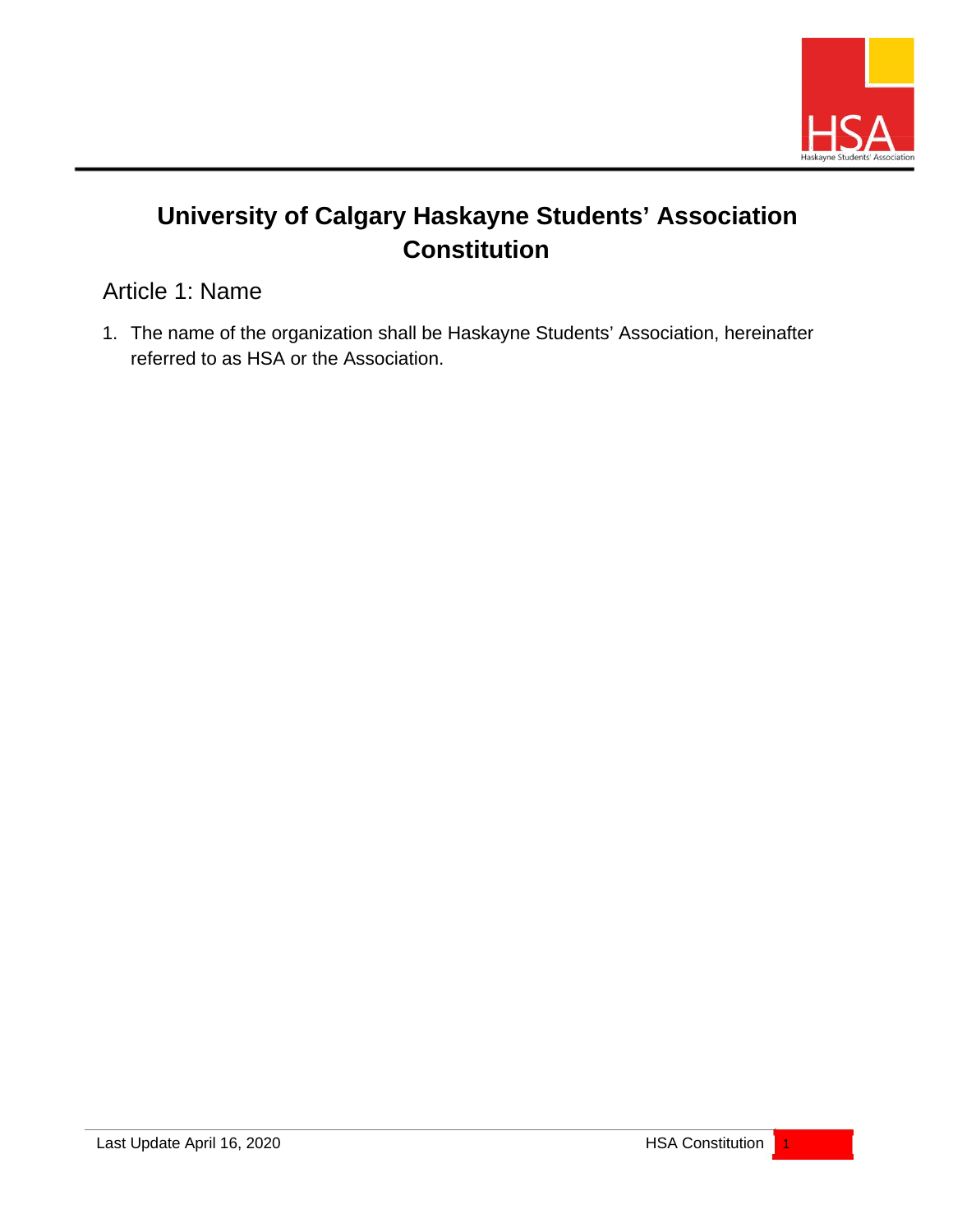

## Article 2: Objectives

- 2. The objectives of HSA are:
	- a. To promote a sense of identity, community, and pride within the Haskayne School of Business;
	- b. To facilitate transparent communication between organizations, faculty, and staff within the Haskayne School of Business; and
	- c. To represent and advocate the best interests of Haskayne School of Business students on campus, to other universities, and to the community at large.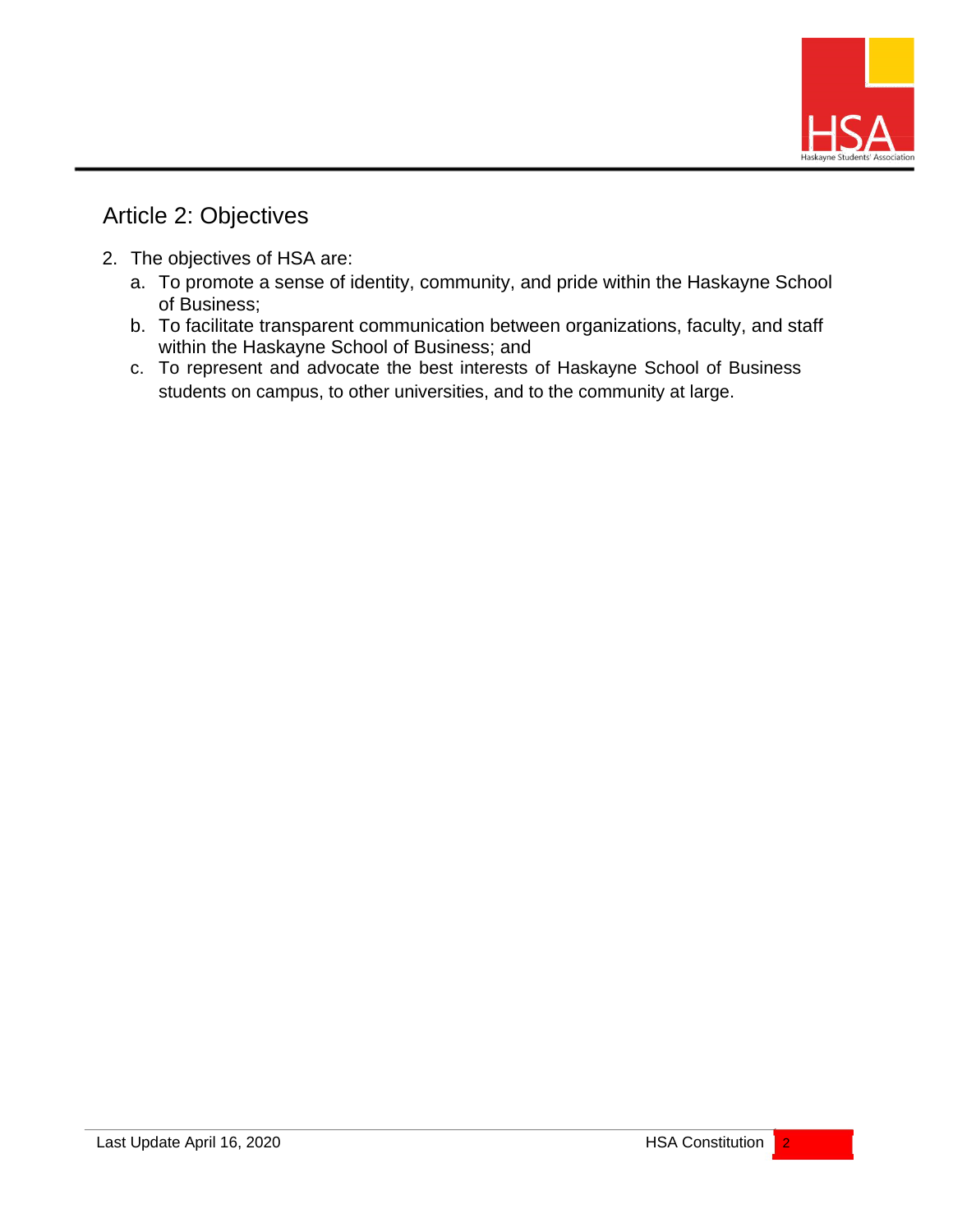

### Article 3: Membership

- 3. General membership in the Association is granted to any student registered in an undergraduate program in the Haskayne School of Business. A valid membership shall be recognized for the term September 1 to August 31 of a given year.
- 4. General Members of the Association shall have the right to:
	- a. Hold the office of any elected or appointed position on the HSA Council;
	- b. Vote in any referenda held by HSA;
	- c. Attend all regular meetings of the HSA Council; and
	- d. Participate in and volunteer for all events held by the HSA.
- 5. Non-voting membership in the Association is granted to any students (including, but not limited to, business minors) registered at the University of Calgary. A valid membership shall be recognized for the term September 1 to August 31 of a given year.
- 6. Non-voting members in the Association shall have the right to:
	- a. Attend all regular meetings of the HSA Council; and
	- b. Participate in and volunteer for all events held by the HSA
- 7. Membership may be retracted by providing written notice to the HSA President. A student will lose membership status if they are no longer a student of the Haskayne School of Business.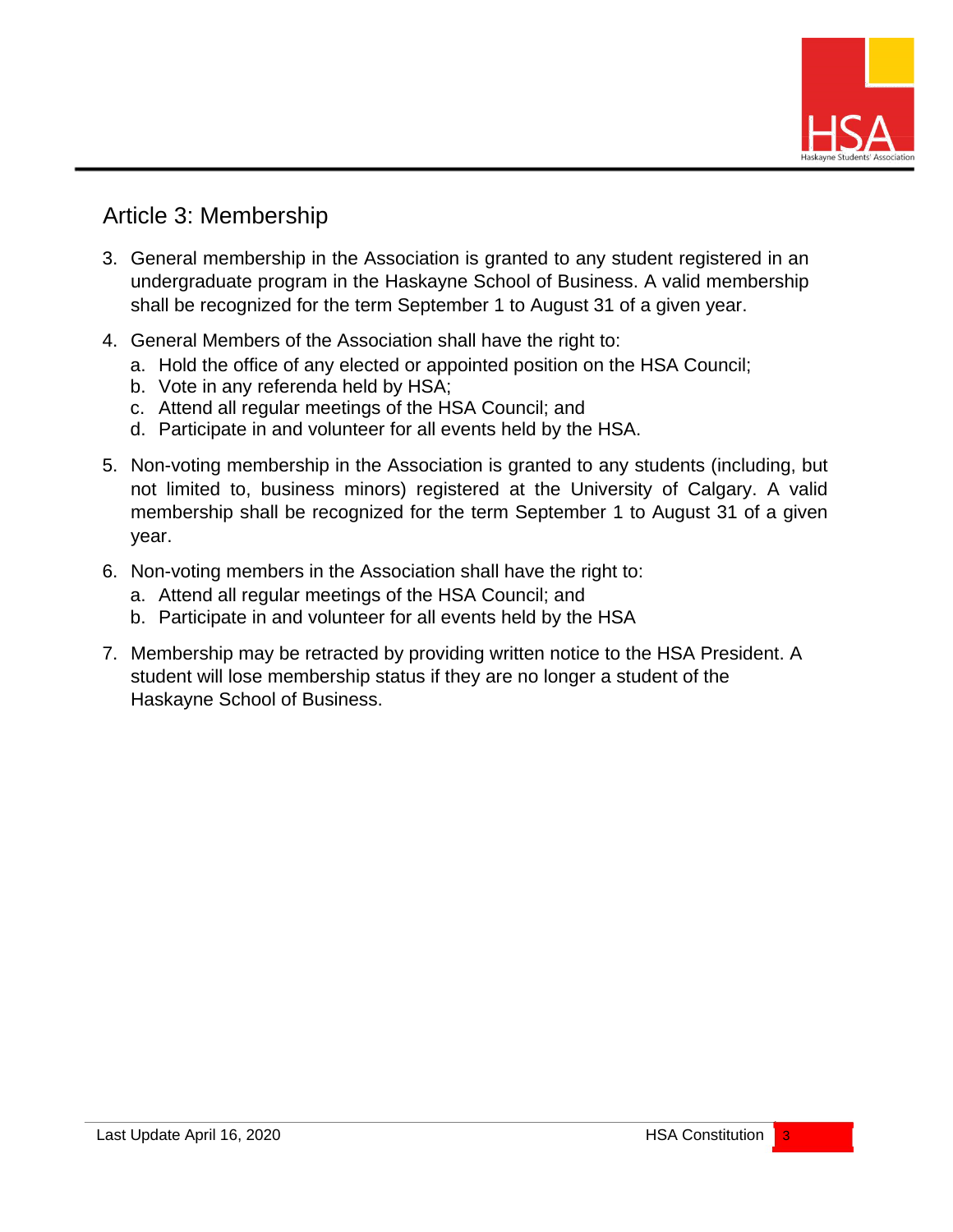

Article 4: Students' Union

8. Haskayne Students' Association acknowledges and will abide by the Students' Union bylaws and policies unless otherwise approved by the SU Clubs Committee. The Association will not remain a Students' Union sanctioned club if any Students' Union bylaw or policy is contravened without SU Clubs Committee ratification.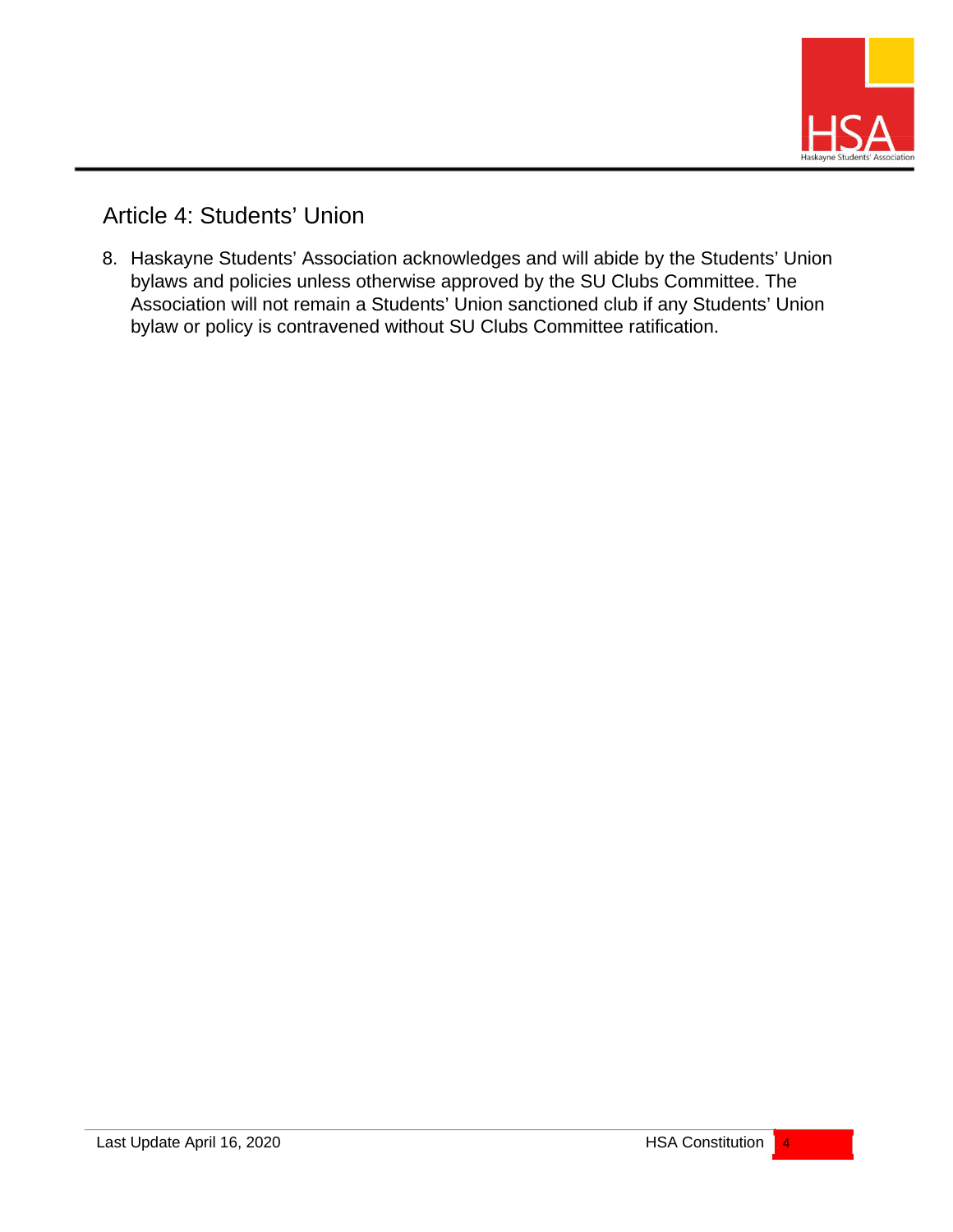

## Article 5: Executive Committee

- 9. The HSA Executive Committee shall consist of:
	- a. President;
	- b. Vice President Operations and Finance;
	- c. Vice President External;
	- d. Two (2) Vice Presidents Student Life;
	- e. Vice President Academic;
	- f. Vice President Marketing; and
	- g. Two (2) SU Faculty Representatives for the Haskayne School of Business (exofficio).

Each member of the Executive Committee must be to require the Executive Committee to fulfil the requirement of having at least 2 hours open per week for office hour meetings and appointments which students can book through an appointment scheduling platform of the Haskayne Students' Associations choice.

a. The President is required to communicate with the Vice-Presidents and form a schedule, once the work term commences on May 1<sup>st</sup>.

b. Failure to do so may result into negligence of one's own duties, and maybe asked to step down by the President and/or Faculty Advisor.

- 10.Each member of the Executive Committee must set a response period of 24 hours or less, once the work term commences on May 1st. Failure to abide by this requirement can result into additional special actions deem fit by the President and/or the Faculty Advisor.
- 11.President:
	- a. Shall be responsible for submitting the annual report to the Students' Union each year
	- b. Shall be a signing authority on HSA bank accounts
	- c. Shall prepare the agenda for all meetings of the HSA
	- d. Shall give notice of upcoming meetings
	- e. Shall maintain a current membership list
	- f. Shall maintain communications with the membership
	- g. Shall attend committee meeting as requested by faculty, staff and administration
	- h. Shall hire members to assist with HSA initiatives, projects, and committees
	- i. Shall delegate duties to the Executive Committee as necessary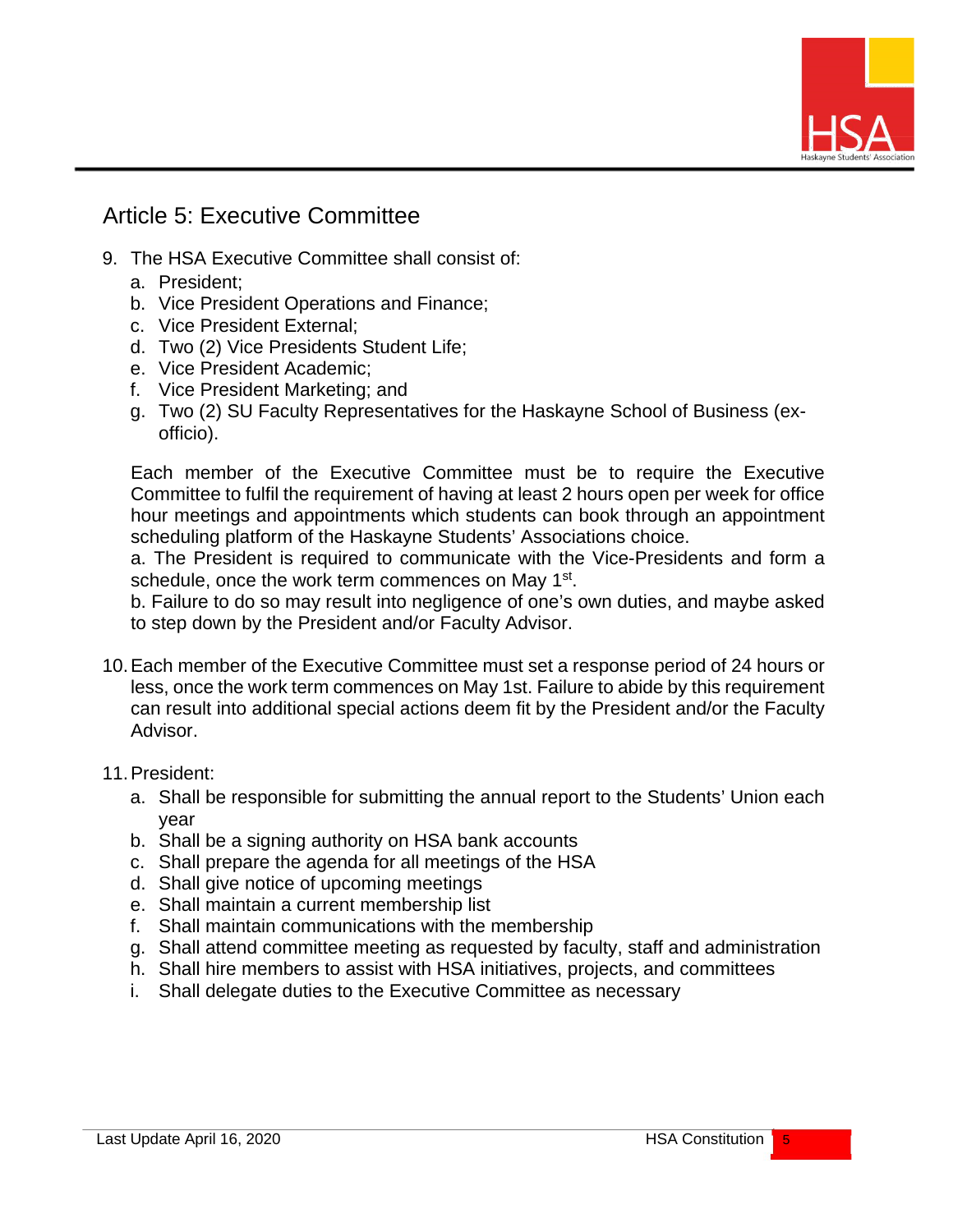

- 12.Vice President Operations and Finance:
	- a. Shall be a signing authority on HSA bank accounts
	- b. Shall be responsible for maintaining bank records
	- c. Shall send a report of the financial transactions to the President at the end of every month in the academic year.
	- d. Shall liaise with faculty and Haskayne Student Clubs regarding the sponsorship process
	- e. Shall develop and manage revenue streams for the HSA
	- f. Shall maintain an accurate record of financial transactions
	- g. Shall attend committee meeting as requested by faculty, staff and administration
	- h. Shall have the hire members as the VP sees fit to assist with HSA initiatives, projects, and committees
	- i. Shall assist with other duties as assigned
- 13. Vice President External:
	- a. Shall liaise with the community
	- b. Shall liaise with the faculty and university departments, as appropriate
	- c. Shall be responsible for communication in the faculty between students, staff, faculty, and alumni
	- d. Shall attend and report on the Haskayne Alumni Advisory Committee
	- e. Shall maintain and updated history of the HSA
	- f. Shall be responsible for organizing travel and insurance waivers for case competitions, student conferences, etc.
	- g. Shall attend committee meeting as requested by faculty, staff and administration
	- h. Shall hire members to assist with HSA initiatives, projects, and committees
	- i. Shall actively seek sponsorships for the Association with the assistance of VP Finance regarding any financial information that may/may not be required.
	- j. Shall assist with other duties as assigned
- 14. Vice Presidents Student Life:
	- a. Shall liaise with the SU Faculty Representatives and faculty regarding student engagement and student life
	- b. Shall promote and enhance opportunities for student engagement
	- c. Shall attend committee meeting as requested by faculty, staff and administration
	- d. Shall hire members to assist with HSA initiatives, projects, and committees
	- e. Shall assist with other duties as assigned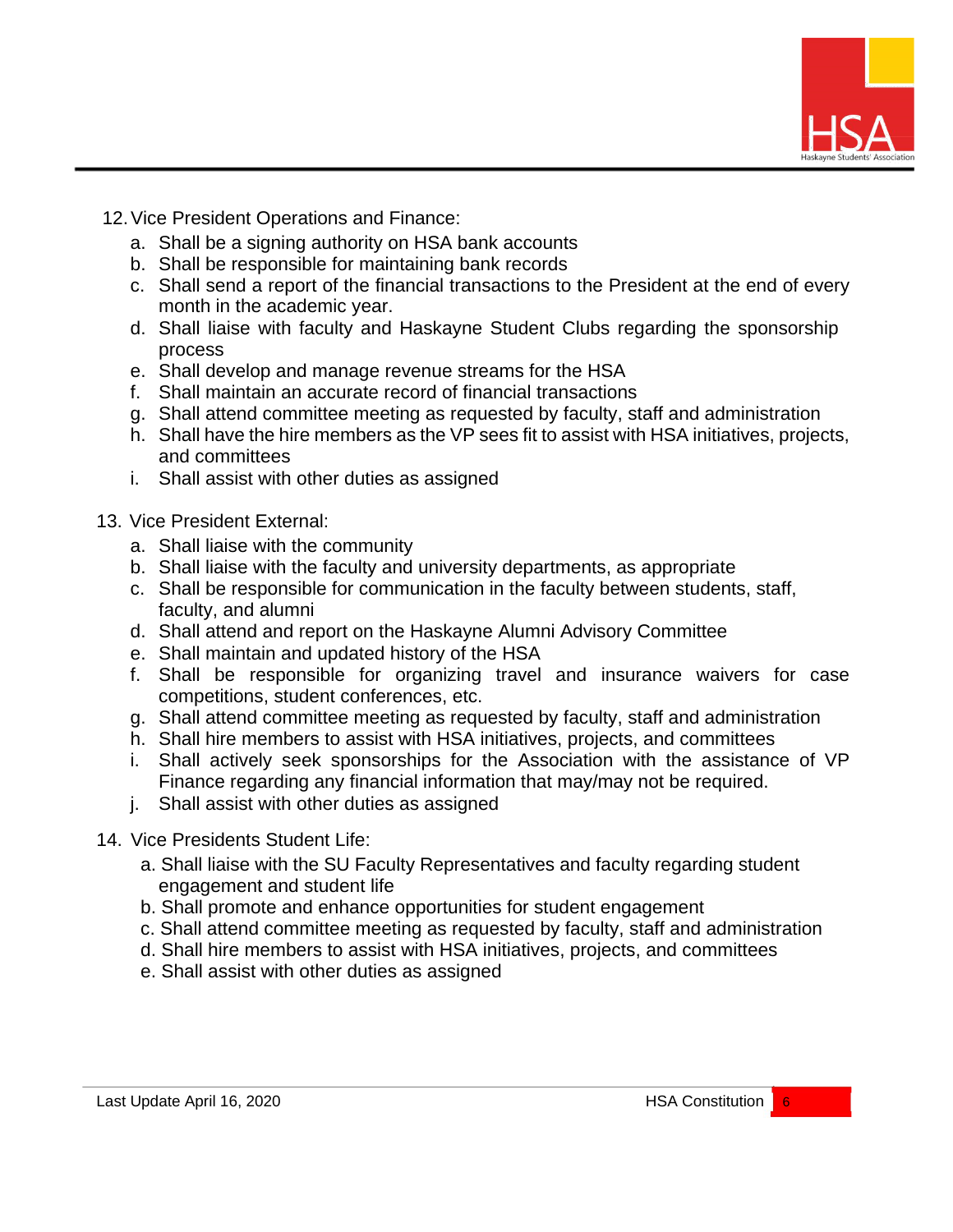

15.Vice President Academic:

- a. Shall ensure meeting minutes are taken at each HSA meeting
- b. Shall distribute meeting minutes to the HSA
- c. Shall liaise with the SU Faculty Representatives and the faculty regarding academic issues
- d. Shall promote academic opportunities, activities, and initiatives to members
- e. Shall attend committee meeting as requested by faculty, staff and administration f. Shall hire members to assist with HSA initiatives, projects, and committees
	- g. Shall assist with other duties as assigned
- 16.Vice President Marketing:
	- a. Shall be responsible for maintaining a consistent image of HSA through the means of monitoring communication channels
	- b. Shall oversee the design and production of promotional materials
	- c. Shall be responsible for overseeing the correct use of the HSA brand and logo
	- d. Shall be responsible for making meeting minutes available to the public
	- h. Shall attend committee meeting as requested by faculty, staff and administration
	- i. Shall hire members to assist with HSA initiatives, projects, and committees
	- d. Shall assist with other duties as assigned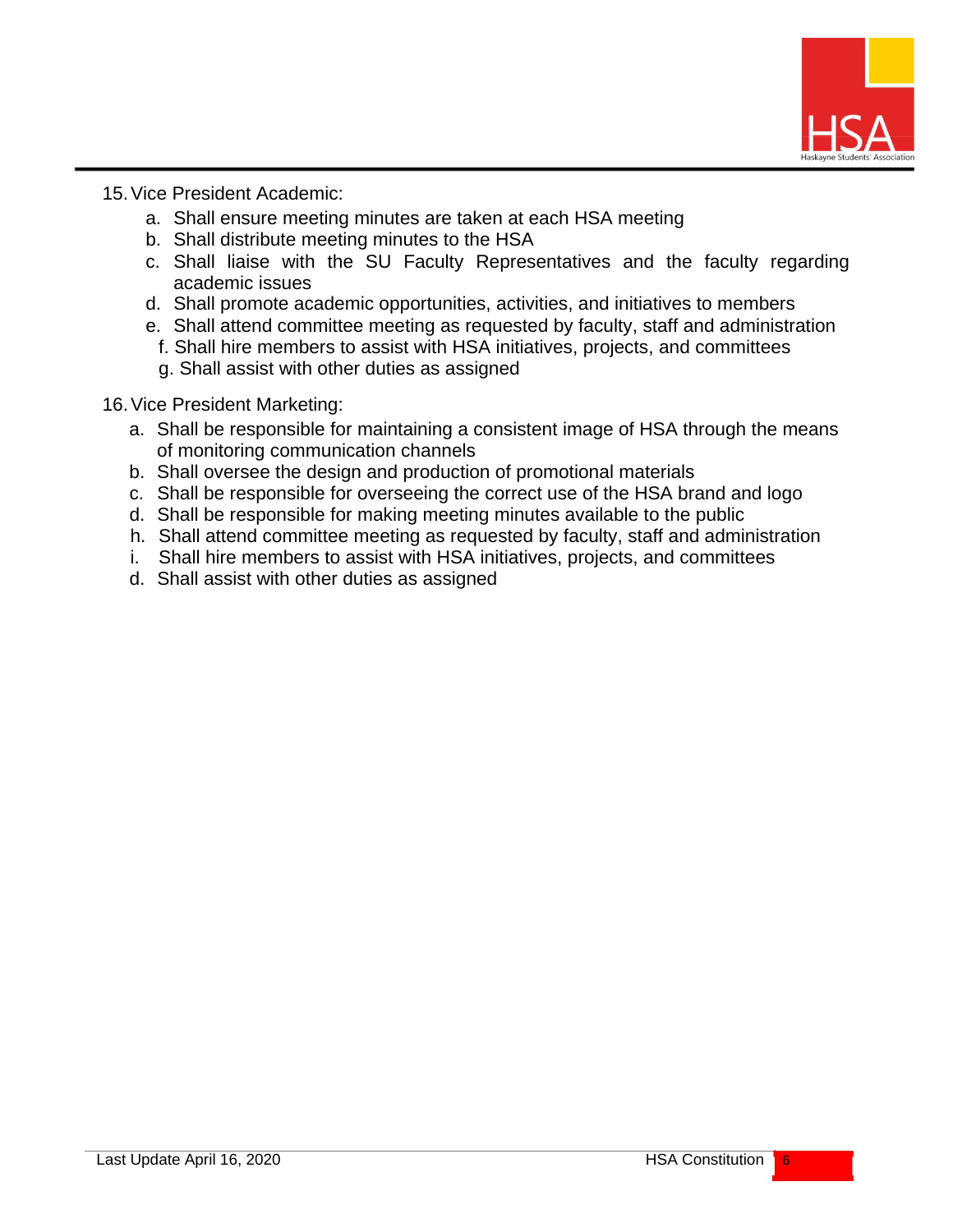

### Article 6: HSA Council

- 17. The HSA Council shall be composed of:
	- a. President;
	- b. Vice President Operations and Finance;
	- c. Vice President External;
	- d. Two (2) Vice Presidents Student Life;
	- e. Vice President Academic;
	- f. Vice President Marketing;
	- g. Two (2) SU Faculty Representatives for the Haskayne School of Business (exofficio);
	- h. President of the Commerce Undergraduate Society (ex-officio); and
	- i. Faculty Liaison (ex-officio, non-voting).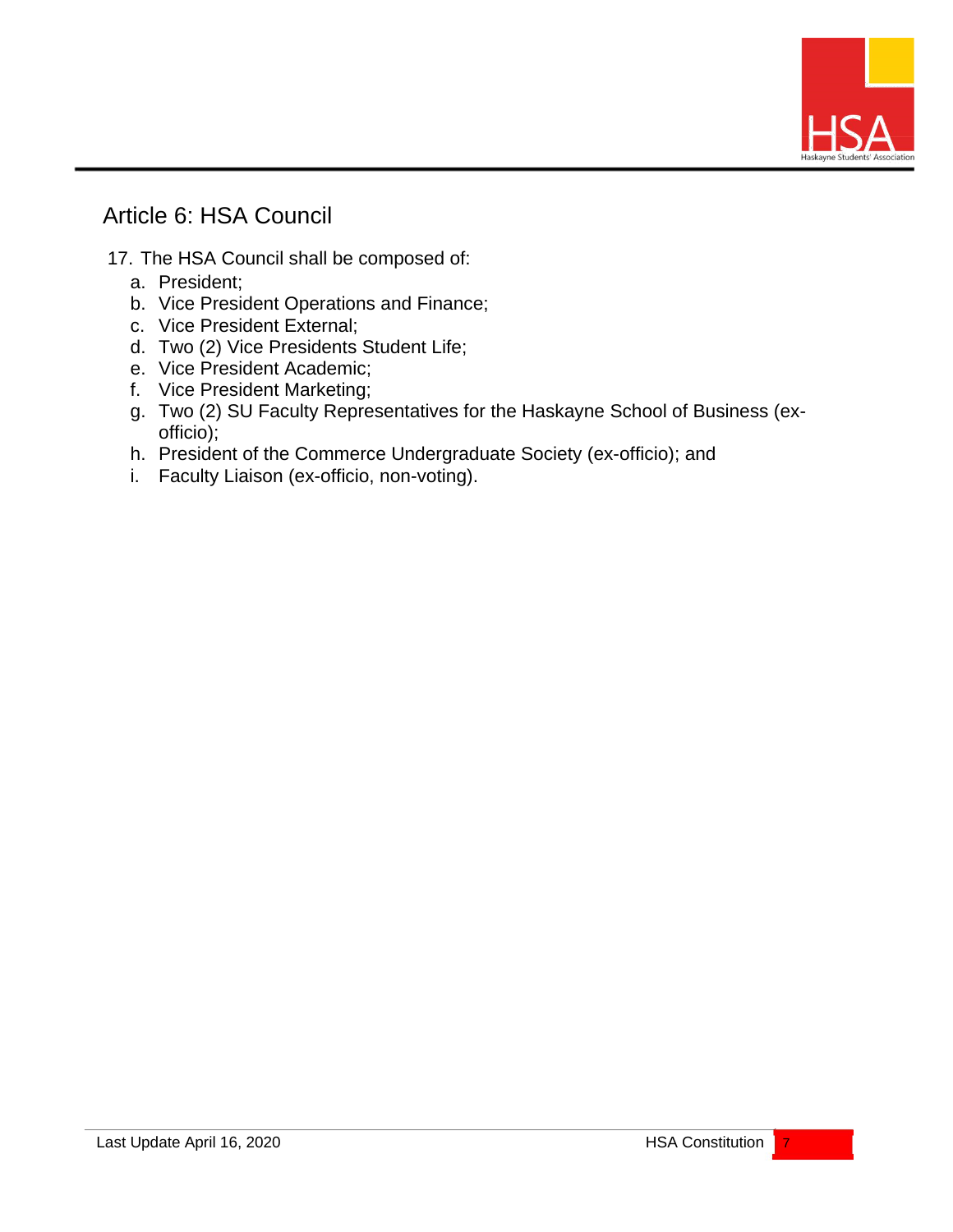

### Article 7: Terms of Office

- 17.The term of office for all elected positions shall be for one year commencing May 1 and ending April 30.
- 18. A member of the HSA Council may resign by providing written notice to the HSA President. In the case that the President chooses to resign, the Vice President Operations and Finance shall be required to accept the written resignation.
- 19.Officials may be removed from their position by a two-thirds majority vote of the HSA Council if they:
	- a. Demonstrate an ongoing conflict of interest that cannot be resolved;
	- b. Demonstrate unethical behavior;
	- c. Fail to fulfill the duties and responsibilities assigned;
	- d. Fail to follow the policies and procedures of the club; or
	- e. Are absent from three consecutive meetings without a valid excuse and prior notice.
- 20.Any vacant position, as a result of resignation, among the Executive Committee shall immediately and temporarily be occupied by an appointed candidate determined through resolution of the HSA Council. A by-election shall be held during a special General Meeting at the next opportune time to fill the vacant position (see number 32.b below).
	- a. Appointed Officers of the Association shall be selected by a committee immediately following the election. The committee shall consist of no less than three outgoing or incoming Executive Committee members in addition to one student-at-large. The HSA Council shall approve all appointments. An Appointed Officer of the Association deemed to be failing their duties may be removed from office by an extraordinary resolution of the HSA Council.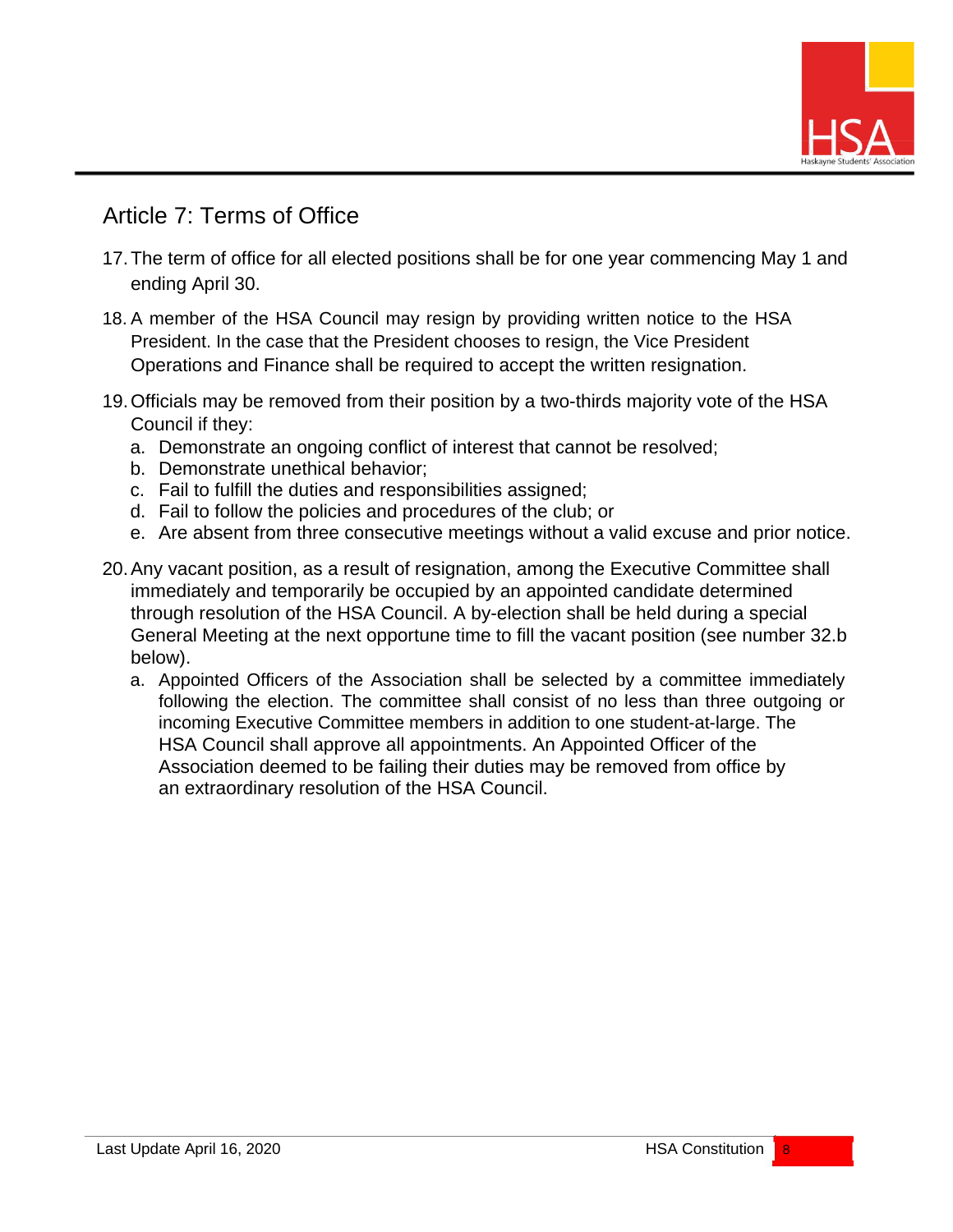

### Article 8: Elections

- 21.The election of the HSA Council shall take place no later than two weeks after the Students' Union election of a given year.
- 22.The Chief Returning Officer's (CRO's) shall be responsible for all election proceedings of the Association:
	- a. The two CRO's shall be selected from the Executive Committee through a resolution of the HSA Council no later than the first meeting of February of a given year (by default, the CRO's will be the current President and the current Vice President Operations and Finance.
	- b. The CRO's shall not be eligible to run in the election;
	- c. The CRO's shall not be a current member of the HSA Council or actively involved in any Association committees who intends to run in the election.
	- d. Removal of the CRO's shall occur as follows: A written motion shall be submitted to the HSA Council which shall then be voted on at the next earliest meeting of the HSA Council, from which an expulsion of the CRO's shall be approved or denied. Re-appointment of a new CRO's follows a similar selection process to the original CRO's selection. The removed CRO's shall not be considered an eligible candidate.
- 23.The CRO's shall provide reasonable notice of election to all members of the Association. Notice of election shall include:
	- a. The positions open for election;
	- b. Nomination procedures; and
	- c. The date, time, and location for voting.
	- d. Organize a forum for election candidates and members of the association.
- 24.The CRO's may establish additional election procedures regarding campaigning and voting as required. All election campaign activities shall adhere to University policies and procedures.

a. In the event that a candidate fails to abide by the election procedures set forth by the CRO or University, the following procedure shall be followed:

i. The CRO shall give the candidate two (2) warnings, in writing, indicating the consequences for failing to abide.

ii. In the event that the candidate does not act according to the warnings, the CRO shall inform the Association's Faculty Liaison. It will be at the discretion of the CRO and Faculty Liaison to maintain the integrity of the election. The CRO and Faculty Liaison shall have the right to disqualify the candidate based on failure to abide by the election procedures.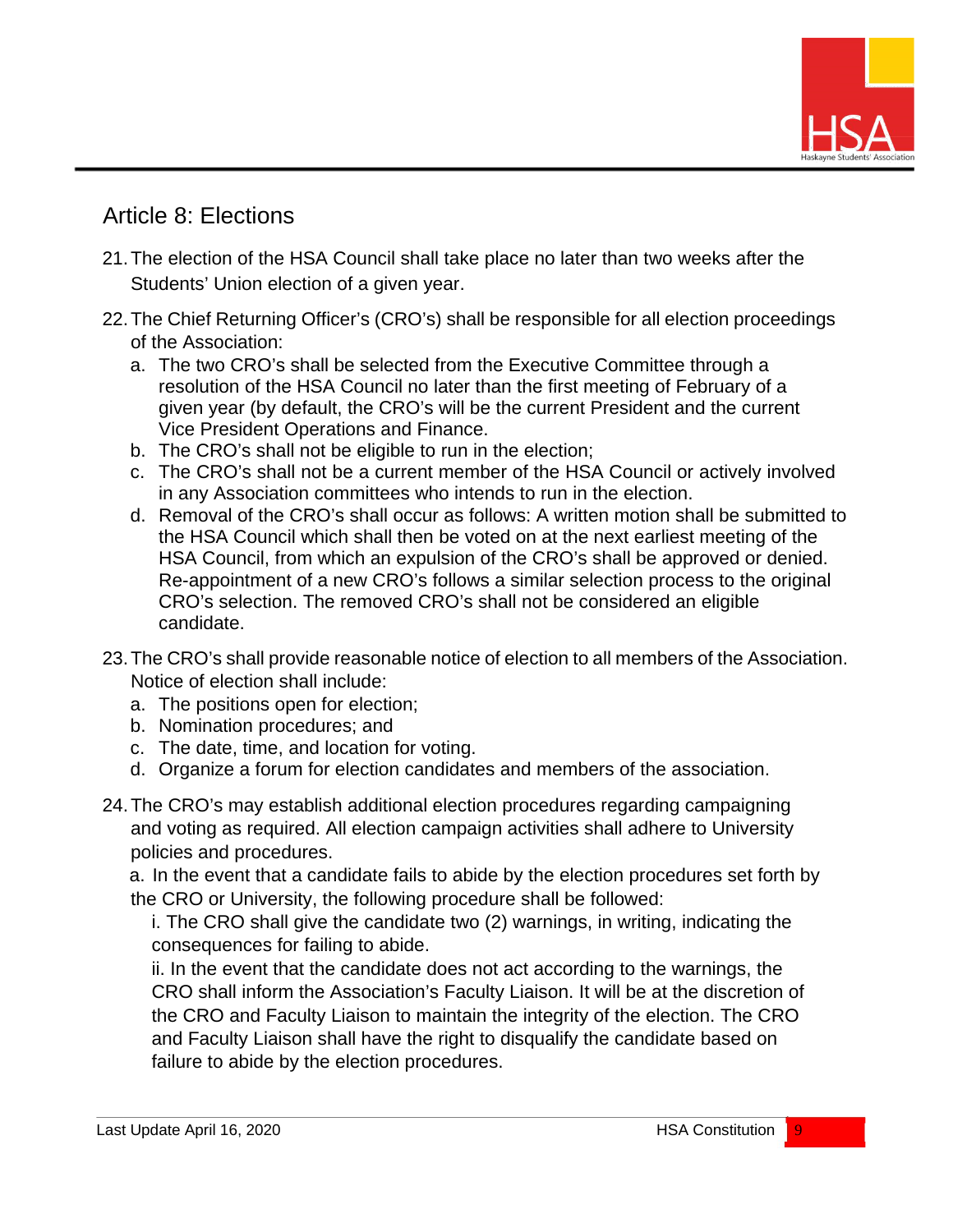

b. In the event that a concern is brought forward during the nomination or campaigning period regarding the act of any candidate(s), the following procedure will apply:

i. The CRO shall take action upon the receipt of physical evidence, which includes forms of photography, video or written evidence, excluding word-ofmouth.

ii. Given physical evidence, the CRO shall follow the protocol in number 24a (above).

- 25.Slates, real or apparent, shall not be permitted. Candidates shall not:
	- 1. (a) Share expenses for campaign materials;
	- 2. (b) Appear on another Candidate's campaign materials;
	- 3. (c) Produce campaign materials that resemble those of another Candidate in colour, branding or design; or
	- 4. (d) Use the same slogan or slogans as another Candidate.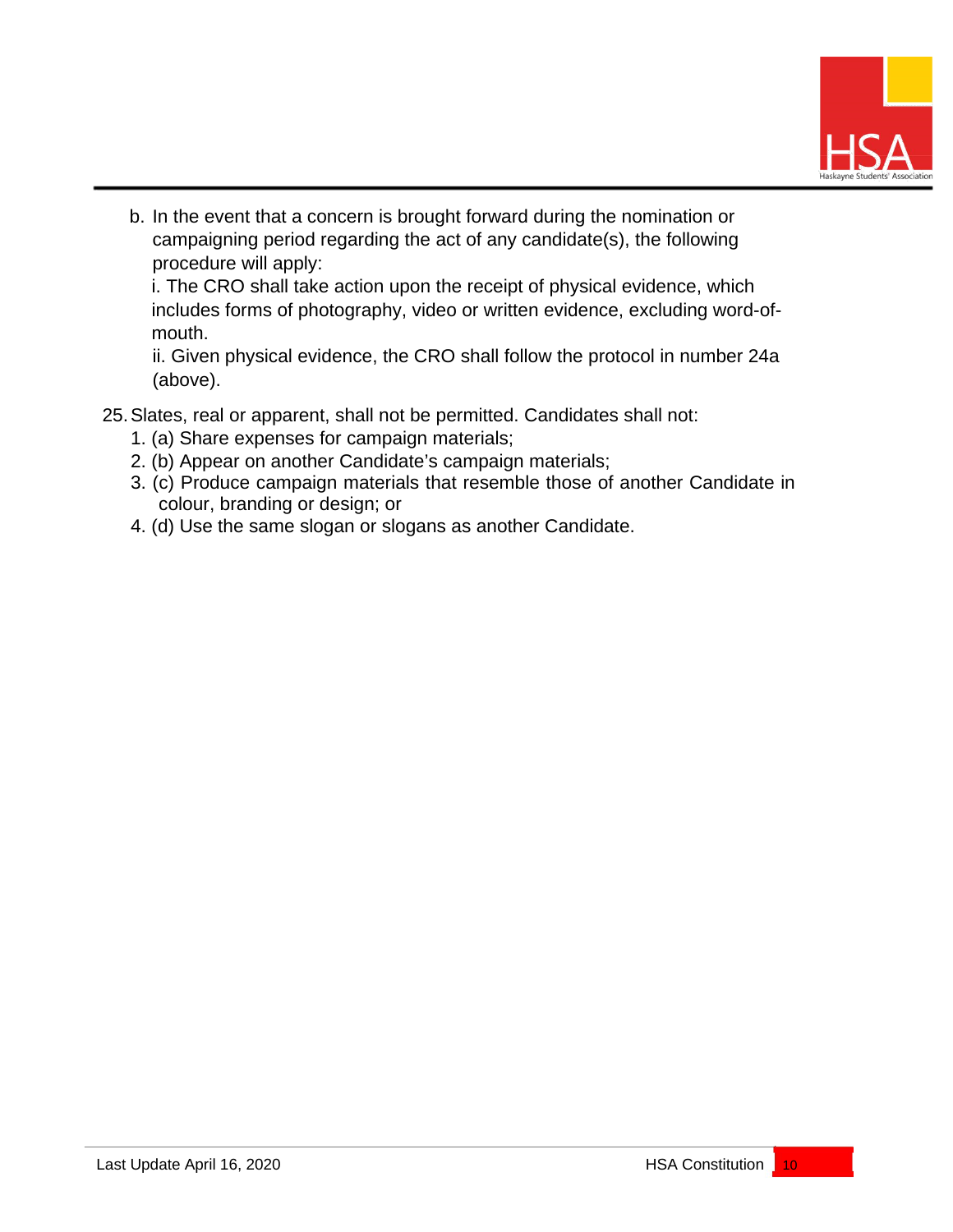

- 26.Nominations for positions on the Executive Committee shall meet the following criteria:
	- a. The candidate must be an active General Member of the Association.
	- b. The candidate shall declare that they do not intend to participate in a co-op, internship, or study abroad program for the upcoming academic year.
	- c. The candidate shall not enroll in more than six half-courses per semester for the upcoming academic year and must maintain full-time student status in the Haskayne School of Business.
	- d. Nominations shall be open for at least five days. Nominations shall be accepted at least three days prior to the day of the election. No less than ten eligible voting members of the Association shall endorse each nomination. Copies of the completed nomination forms shall be posted in Scurfield Hall at least three days prior to the day of election. All concerns regarding the validity of nominations shall be settled by the CRO at least 24 hours prior to the day of the election.
- 27.Election of the Executive Committee shall be held online via an e-ballot.
	- a. Eligible voters must be active General Members of the Association.
	- b. Appeals to the election results shall be accepted by the CRO up to five business days following the election date.
	- c. Upon receipt of an appeal, the CRO shall strike an Appeals Committee, which shall immediately meet and determine through consensus the most appropriate course of action.
	- d. All positions shall have an abstention option
	- e. All uncontested positions shall be selected by a yes or no vote
	- f. In the event an uncontested position receives more than fifty percent of a no vote, a bi-election shall be called. The candidate will not be allowed to run for the same position a second time.
- 28.No HSA Council member shall utilize their position to endorse any candidate during an HSA election period.
- 29.No member of the Executive Committee is permitted to quit the council during their work term without providing the following:
	- a. A notice of 3 weeks prior to the resignation date, to the President and the Faculty Advisor.
	- b. A temporary replacement approved by two-thirds of the Executive Committee until the appointment of a temporary executive prior to the by-election.
	- c. Failure to abide by this requirement may lead to a failure of achieving the CCR towards the role, upon the discretion of the President and/or Faculty Advisor.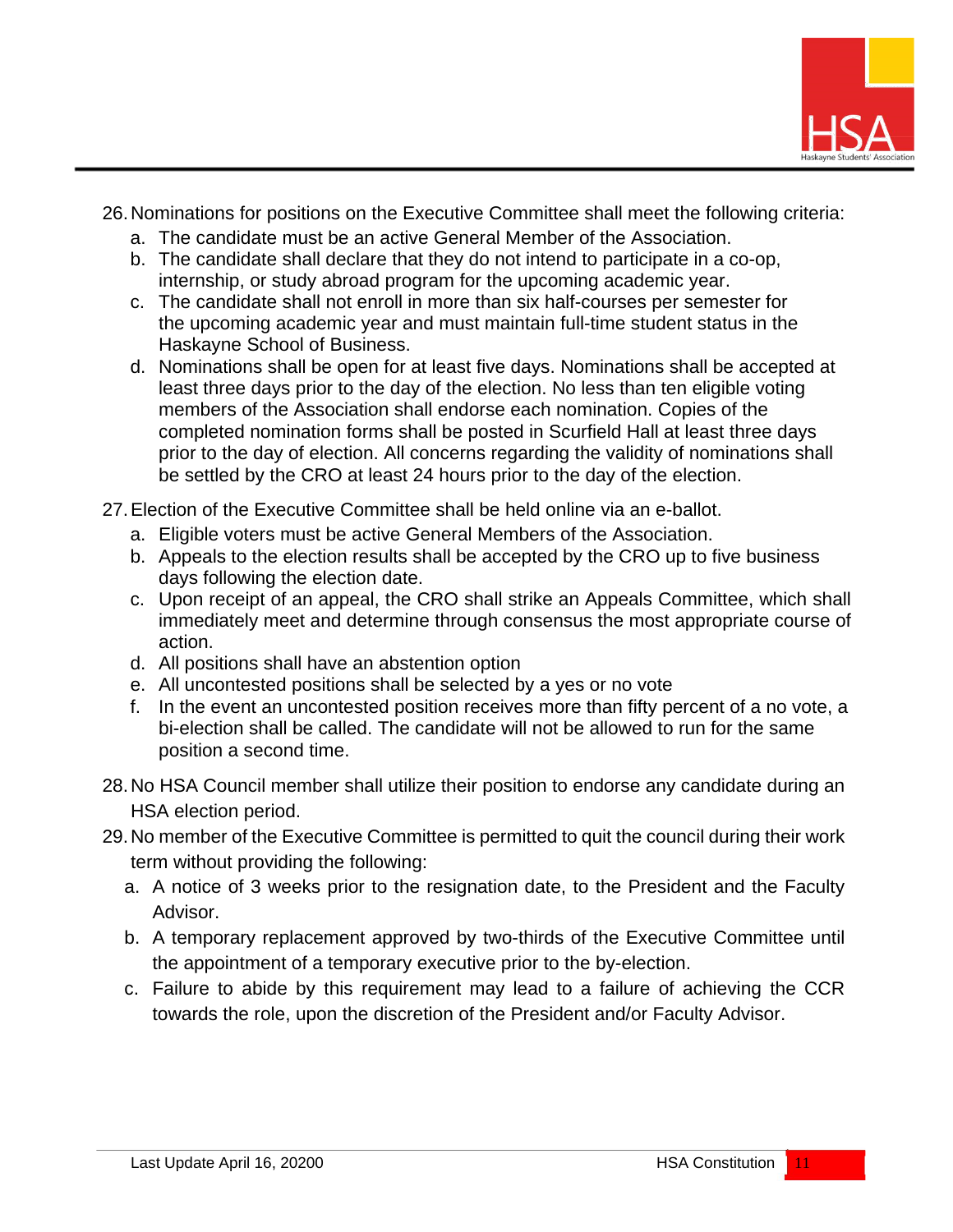

#### 30. By-Elections

a. In the event of a vacant position after the Association's election period, a simple majority vote will take place among the incoming HSA Committee, starting May 1 of the year, in the next opportune Regular Meeting (see section 36 below) to appoint a temporary executive.

i. The President is to open the nomination period for one (1) week.

- 18. Candidates seeking to obtain the vacant position must provide a platform and letter of intent, of which documents will be presented at the next Regular Meeting.
- 19. In the Regular Meeting, the President shall inform the HSA Executives and one (1) student at large of the majority vote for the vacant position. Two-thirds of the HSA Council and one (1) student at large must be in attendance, in person, to perform the vote.
- 20. The President shall inform all candidates and current Executives of the outcome of the vote within one (1) week of the Regular Meeting.
- 21. The appointed Executive will fill the position from the time they are appointed to the Sunday of the second week of September of the given year.

b. Prior to the Sunday of second week of September of the given year, the President shall open the nomination period to fill the vacant position.

i. The President is to open the nomination period for one (1) week.

ii. If after the nomination period only one (1) candidate has applied, the candidate will win by acclamation. No voting period is required

iii. Voting will be completed in accordance to the Association's Constitution (see number 27).

iv. The former temporary executive shall be permitted to run in the by-election.

v. The elected candidate shall complete the term from the date they are elected to April 30<sup>th</sup> of the upcoming year.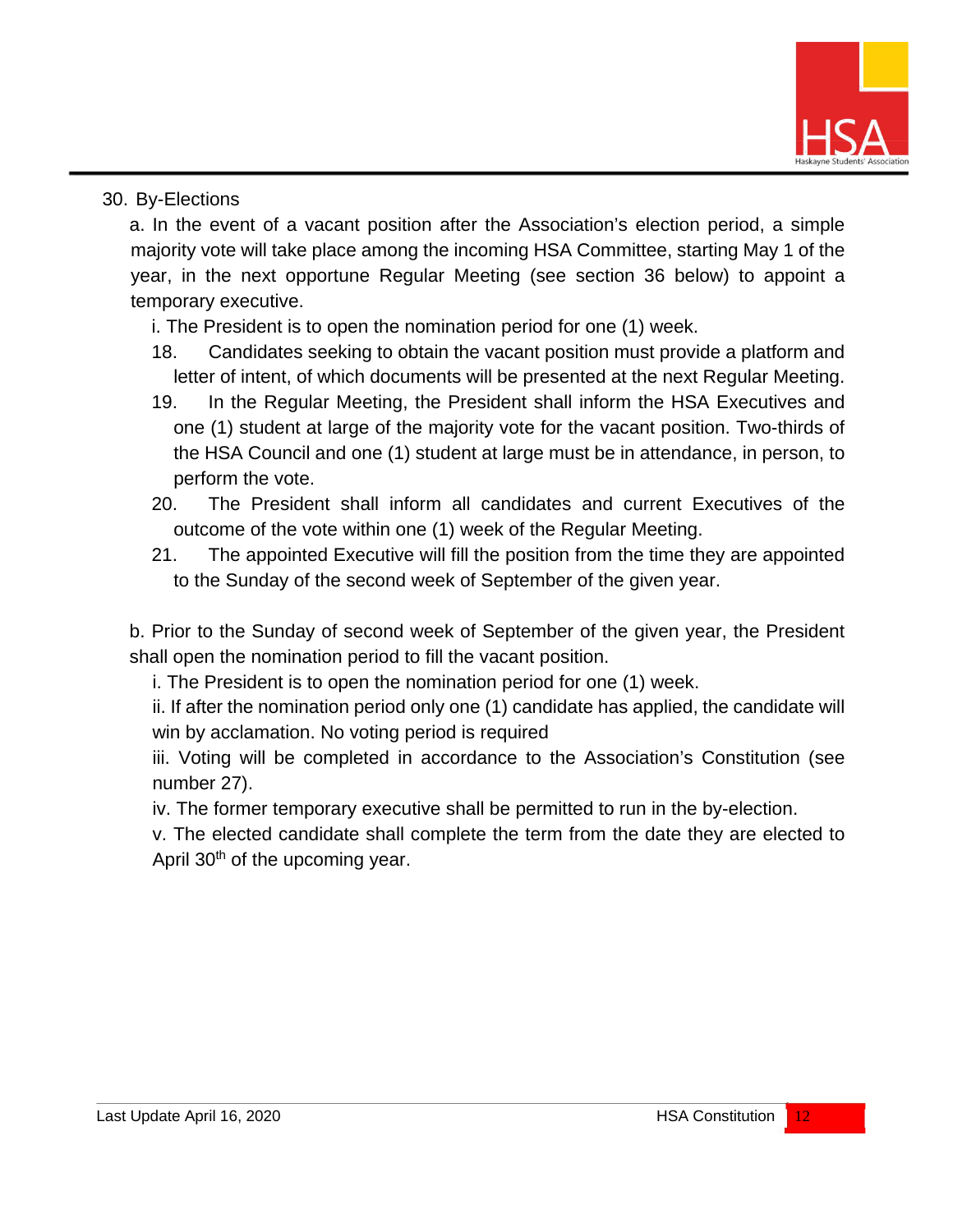

### Article 9: Transition

30. From when election results are announced to April 30 it shall be the responsibility of the departing executive to orientate the newly elected officers to their responsibilities, including:

- a. Instruction regarding SU policies and procedures;
- b. Transferring custodianship of HSA records and materials including office keys, locker combinations, passwords to email accounts, and passwords to social media accounts;
- c. Introducing the new cohort to key faculty members with who they will be working closely; and
- d. Familiarizing the new group with ongoing projects, roles, and responsibilities.

31. It is the responsibility of the outgoing officials to ensure that all SU requirements are fulfilled, including the submission of a complete Annual Report.

- 32. It shall be the responsibility of the outgoing officials to bring all accounts up to date to the end of the fiscal year and to prepare all financial statements.
- 33. The outgoing executives shall arrange with the incoming executives for the transition of the club bank accounts into the new executive's names by April 30.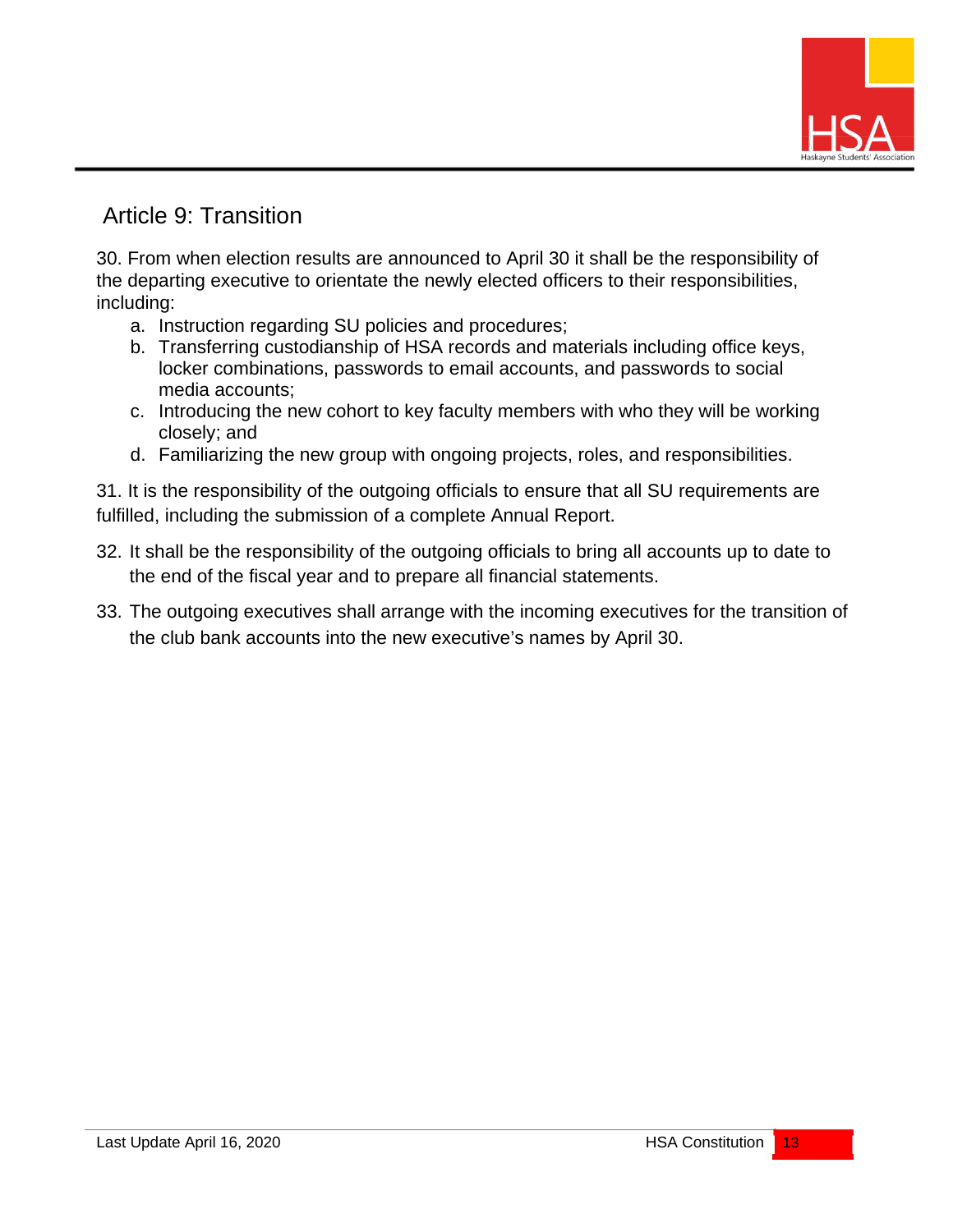

### Article 10: Meetings

34.The President shall preside as Chair at all Association meetings. In the event of absence, the President shall designate another member of the Executive Committee to serve as Chair.

#### 35.Executive Meetings

- a. The Executive Committee shall:
	- i. Meet regularly as deemed appropriate by its members.
		- 1. The President shall call a meeting with no less than two business days' notice upon request by any executive member.
		- 2. Minutes shall be made publically available to all members.
	- ii. Prepare the agenda for regular and general meetings of the Association.
	- iii. Draft resolutions for regular and general meetings of the Association.
	- iv. Ensure that the Association is acting in accordance with this Constitution and other policies approved by the Association.
	- v. Review the Constitution annually.
	- vi. Prepare an Annual Report to be submitted to the Students' Union;
	- vii. As appropriate, represent the members of the Association to:
		- 1. The faculty and administration of the Haskayne School of Business;
		- 2. The University of Calgary;
		- 3. The Students' Union;
		- 4. Other student organizations in the Haskayne School of Business;
		- 5. Corporate partners and sponsors; and
		- 6. Other external organizations.
	- viii. Attend student conferences for business school governance executives.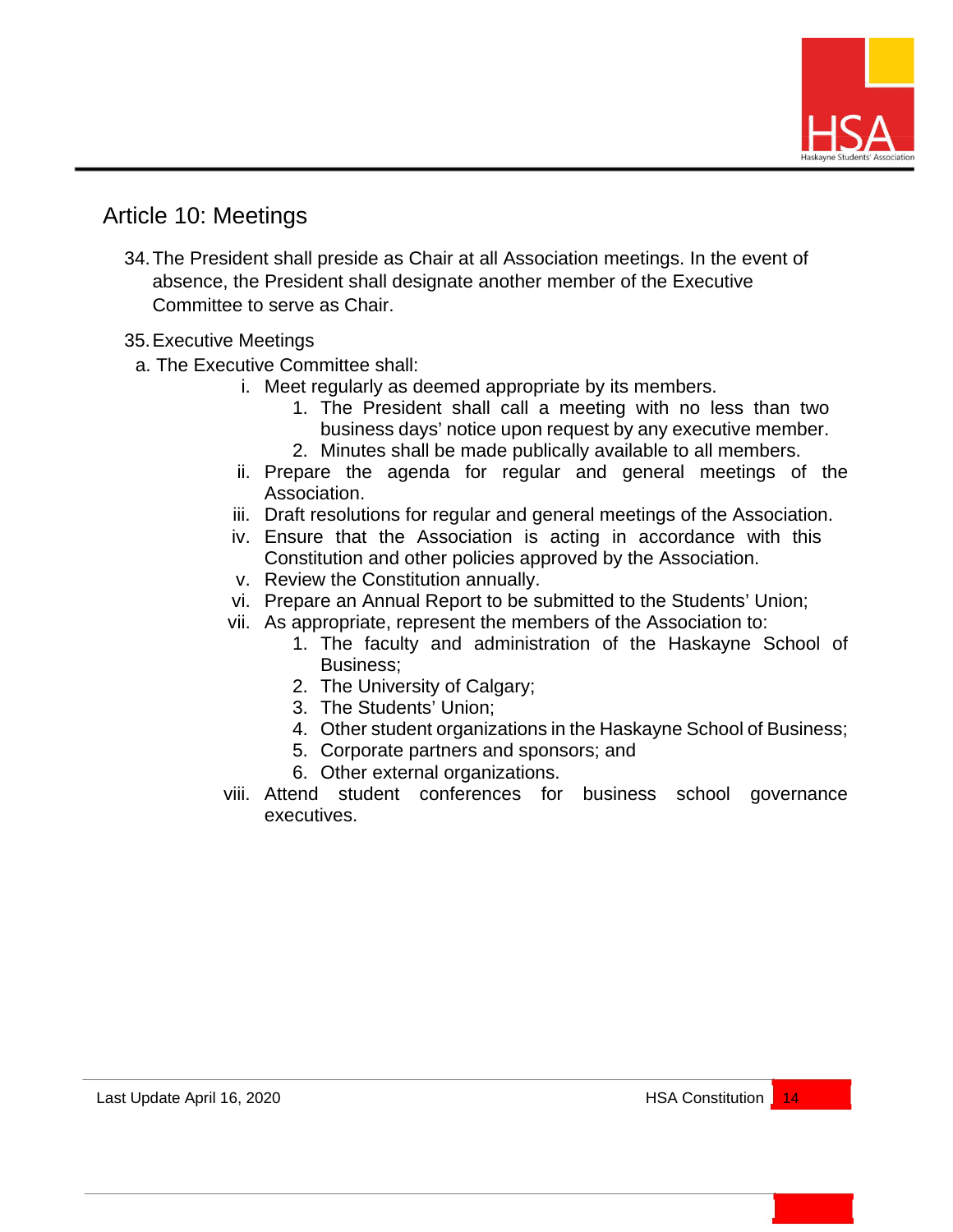

#### 36.Regular Meetings

- a. Meeting dates during the Spring and Summer terms shall be biweekly at a minimum. Any additional meetings may be called at the discretion of the President.
- b. Meeting dates during the Fall and Winter terms shall be biweekly at a minimum, supplemented by executive meetings. These dates and times shall be decided upon 14 days prior to the first meeting of each semester.
- c. These regularly scheduled meetings shall be held for the HSA Council to provide updates on what they are working on and to discuss pressing issues. Any motions made shall also be discussed at the regular meetings and a timeline determined for actions.
- d. Meetings shall be open to the HSA Council and all Members. Only voting members of the HSA Council will have voting rights:
	- i. Any voting matter shall need a simple majority to be passed
	- ii. Any financial matter requiring a vote shall require a two-thirds majority to pass
- e. Quorum shall consist of two-thirds of the HSA Council. No voting will take place if quorum is not met. If quorum cannot be made, the meeting must be rescheduled for the next earliest available date.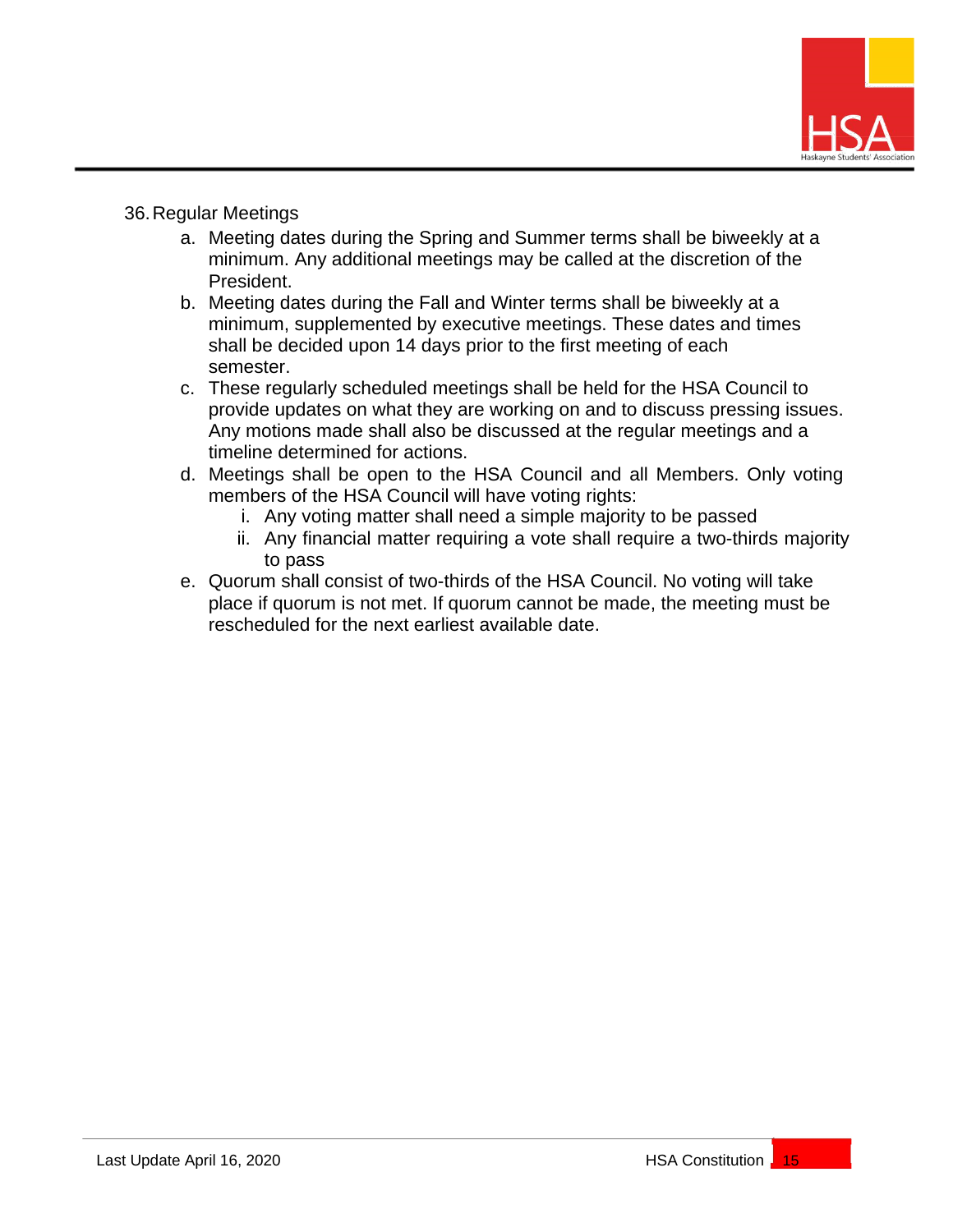

#### 37. General Meetings

- a. Annual General Meetings
	- i. The Annual General Meeting of the Association shall be held on a date between the end of the SU General Election and April 30 of the given year. These meetings will be to approve constitutional amendments and provide an annual report to all members.
	- ii. The Annual General Meeting shall be open to the HSA Council and General Members. HSA Council and General Members shall have voting rights.
	- iii. Quorum at an Annual General Meeting shall consist of 30 General Members and two-thirds of the HSA Council, represented in person. No voting will take place if quorum is not met. If quorum cannot be made, the meeting must be rescheduled for the next earliest date.
- b. Special General Meetings
	- i. Special General Meetings shall be held in the event that a member of the Executive Committee resigns, at which time vacant position(s) on the Executive Committee shall be filled by a by-election with a simple majority vote.
	- ii. A General Member may call a Special General Meeting with a petition of at least 40 General Members with names and Student ID numbers.
	- iii. Special General Meetings shall be open to the HSA Council and General Members. HSA Council and General Members shall have voting rights.

#### 38. Committees

b. Any Vice President may establish a committee to complete specific tasks or required objectives. The HSA Council has the ability to strike committees by a simple majority vote. All committees shall be chaired by a member of the Executive Committee and shall provide regular reports to the HSA Council. The Vice President who establishes a committee is responsible for completing work done by the committee.